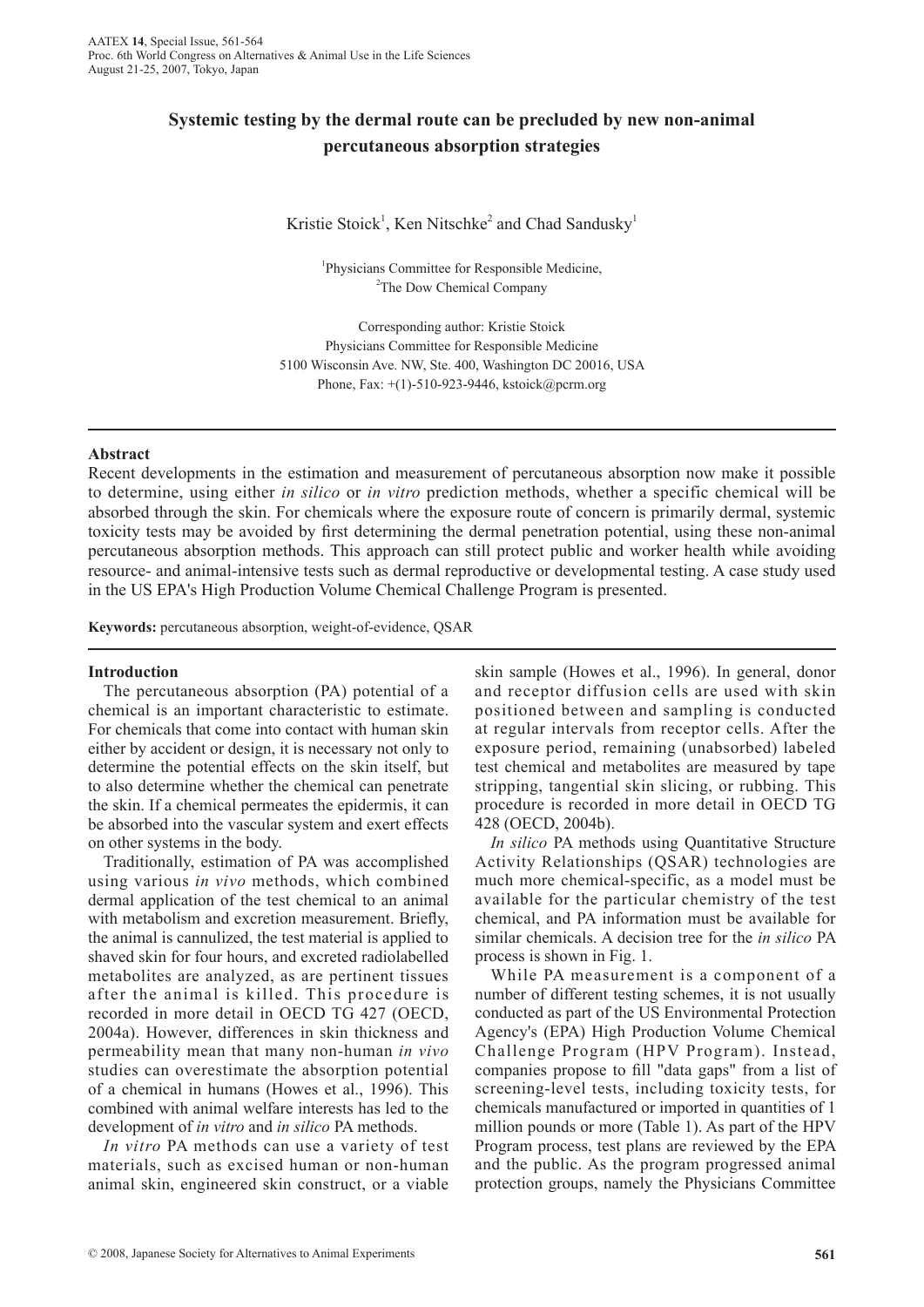Table 1

| <b>ENDPOINT</b>                                   | <b>GUIDELINE</b>       | ANIMALS <sup>1</sup> |
|---------------------------------------------------|------------------------|----------------------|
| Acute fish toxicity                               | OECD TG 203            | $40 - 120$           |
| Acute lethality-oral                              | OECD TG 425            | $3 - 10$             |
| Repeated dose-28/90 days                          | <b>OECD TG 407/408</b> | $40 - 65$            |
| Combined repro/developmental screen               | OECD TG 421            | approx. $675$        |
| Combined repeated dose/repro/developmental screen | OECD TG 422            | approx. $675$        |

<sup>1</sup>Estimated number of animals consumed by following the OECD protocol.



Fig. 1. Decision tree for determining whether to conduct an in vitro or in silico percutaneous absorption estimation method

for Responsible Medicine (PCRM) and People for the Ethical Treatment of Animals (PETA), reviewed test plans, submitted comments, and often contacted companies directly in order to suggest ways in which *in vivo* testing could be reduced or eliminated.

The Dow Chemical Company (Dow) submitted its test plan for Commercial

Hydroxyethylpiperazine (CHEP), a commercial mixture of 1,4-piperazinediethanol, piperazine, hydroxyethylpiperazine, and water, in 2004. The plan proposed a reproductive and developmental screen (OECD 421) by the dermal route as the primary route of exposure for CHEP. During post-comment discussions, it was proposed to first conduct an estimation of the PA potential of CHEP. Since CHEP is made up of chemicals from a structurally-related family (amines), we decided to conduct a QSAR estimation using the EPA DERMWIN™ model.

## **Materials and methods**

DERMWIN™ was developed by EPA and Syracuse Research Corporation, and is available publicly as part of the EPISuite suite of programs (USEPA, 2006). It uses this equation:

$$
log K_p = -2.72 + 0.71(log K_{ow}) - 0.0061(MW)
$$

where  $K_p$  = dermal permeability coefficient,  $K_{ow}$  = octanol/water partition, and  $MW = molecular weight$ of the chemical.

Physico-chemical data for the components of CHEP and 10 structural analogs were obtained. In addition, existing experimental human data was obtained for the analogs from Brian et al. (2005), Patel et al. (2001), and Sun et al. (1996). The analogs were then modeled using DERMWIN™, and the experimental

|                      | Piperazine   |              | Hydroxyethylpiperazine |              | Dihydroxyethylpiperazine |              |                        |
|----------------------|--------------|--------------|------------------------|--------------|--------------------------|--------------|------------------------|
| <b>INPUT</b>         |              | <b>WHOLE</b> |                        | <b>WHOLE</b> |                          | <b>WHOLE</b> |                        |
| <b>PARAMETER</b>     | <b>HAND</b>  | <b>BODY</b>  | <b>HAND</b>            | <b>BODY</b>  | <b>HAND</b>              | <b>BODY</b>  | Unit                   |
| Contact surface area | 420          | 16900        | 420                    | 16900        | 420                      | 16900        | $cm^2$                 |
| Skin permeability    |              |              |                        |              |                          |              |                        |
| coefficient          | 0.0000748    | 0.0000748    | 0.0000239              | 0.0000239    | 0.0000071                | 0.0000071    | cm/hr                  |
| Contact time         | 0.25         | 0.25         | 0.25                   | 0.25         | 0.25                     | 0.25         | hr                     |
| Residue conc. in     |              |              |                        |              |                          |              |                        |
| product              | 220          | 220          | 517                    | 517          | 275                      | 275          | mg/cc                  |
| Dermal uptake        | $1.70E + 03$ | $7.00E + 04$ | $1.30E + 03$           | $5.20E + 04$ | $2.10E + 02$             | $8.30E + 03$ | $u\text{g/event}$      |
| Contact events per   |              |              |                        |              |                          |              |                        |
| day                  |              |              |                        |              |                          |              | $\#/day$               |
| Total uptake         | 1728         | 69527        | 1297                   | 52205        | 206                      | 8296         | $\frac{u g}{\rm{day}}$ |
| Mean body weight     | 65.4         | 65.4         | 65.4                   | 65.4         | 65.4                     | 65.4         | kg                     |
| Average Daily Dose   | 0.03         | 1.06         | 0.02                   | 0.80         | 0.00                     | 0.13         | mg/kg/day              |

Table 2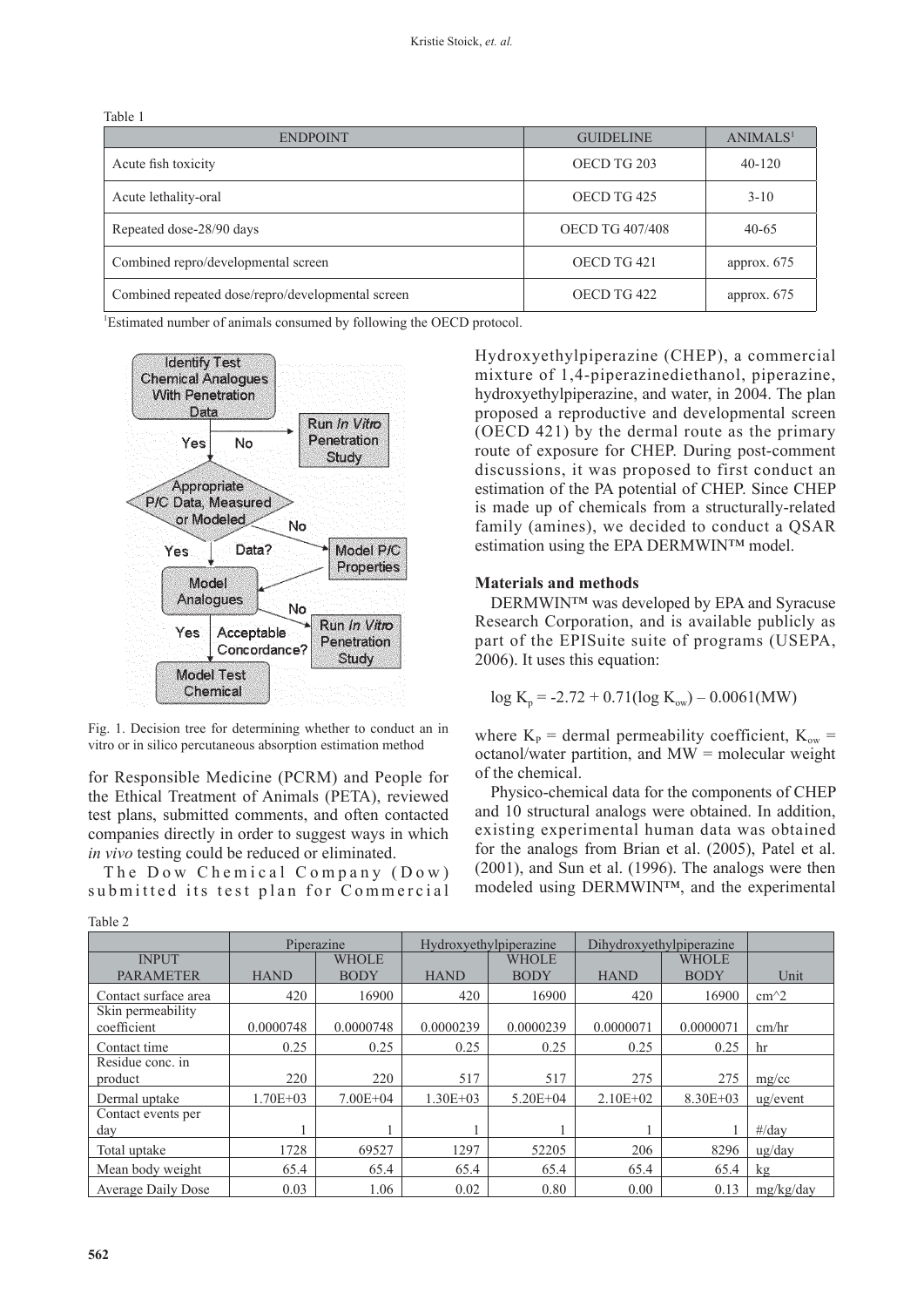

Fig. 2. Comparison between DERMWIN™ and experimental estimated skin permeability coefficient for chemicals structurally analogous to CHEP (ethylamine, diethylamine, isopropylamine, ethanolamine-1, monoethanolamine-2, monoethanolamine-3, diethanolamine-1, diethanolamine-2, diethanolamine-3, and diethanolamine-4).

and modeled data were compared to check for model applicability to the amine family of chemicals.

A satisfactory concordance justified modeling the PA of the CHEP components, and this was performed accordingly. The dermal permeability coefficient for each component was then used to calculate the estimated dermal uptake using this equation:

dermal uptake (mg) =  $K_p$  (cm/hr)\*conc (mg/  $cc$ <sup>\*</sup>contact time (hr)\*contact area (cm<sup>2</sup>)

from Paustenbach (2000).

## **Results**

Results of the comparisons of experimental and modeled PA data for the 10 analogs are shown in graphical form in Fig. 2. Ratios (experimental: modeled) ranged from 0.10 to 10.5 and averaged 1.71.

Modeled PA for the three chemical CHEP components (water was not modeled) is shown in Table 2. It is estimated that the total absorption of CHEP, with a whole body exposure for 15 minutes, would be  $\sim$ 2 mg/kg/day.

#### **Discussion**

The DERMWIN™ model accurately predicted human experimental data for the chemical analogs of CHEP. When DERMWIN™ was used to predict the PA potential for CHEP, conservative exposure values demonstrated a lack of significant systemic exposure potential.

The pertinent factors support the conclusion not to conduct a stand-alone dermal reproductive and developmental toxicity study. For the component predicted to have the highest absorbed dose, piperazine (1.06 mg/kg/day) a complete Screening Information Data Set exists. In addition, CHEP is produced and consumed within a closed system and workers use personal protective equipment.

Here we show that that principles of risk assessment, weight-of-evidence, and intelligent toxicology can help avoid dermal systemic toxicity testing while continuing to protect public and worker health. In this case, a combined reproductive and developmental toxicity screen was avoided, resulting in significant savings of animal lives, time, and money.

With the acceptance and continued use of *in vitro* and *in silico* approaches to measure percutaneous absorption, investigators and regulators should consider whether prerequisite PA testing can be utilized to avoid dermal systemic testing, including for acute, sensitizing, sub-chronic, and chronic endpoints, in other cases or screening programs.

#### **Acknowledgements**

We would like to thanks Dr. William Stott of Dow Chemical and Jessica Sandler of People for the Ethical Treatment of Animals for assistance with implementing the strategy and preparing the presentation.